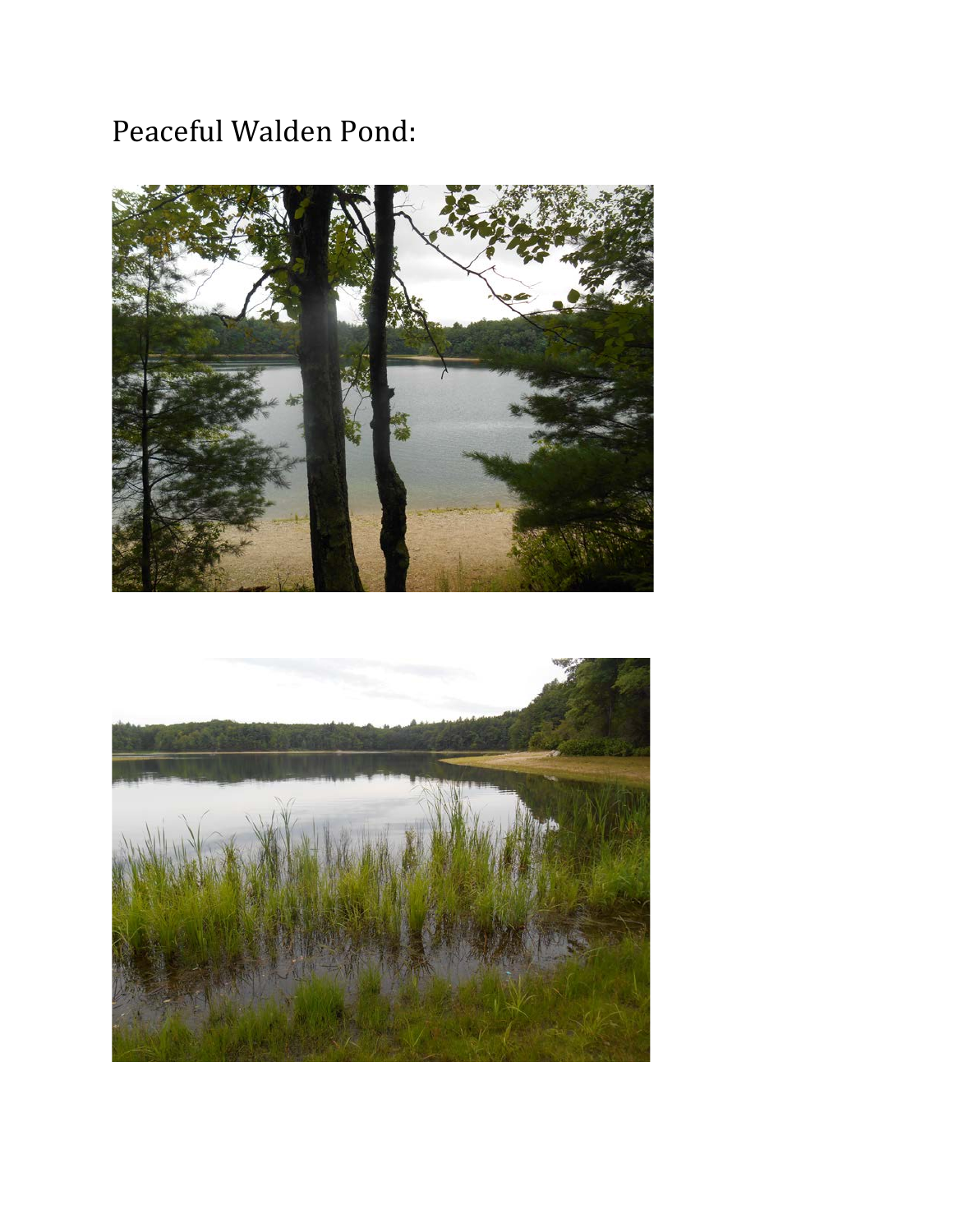Site of Henry's house by Walden Pond:



### Replica of his small house:

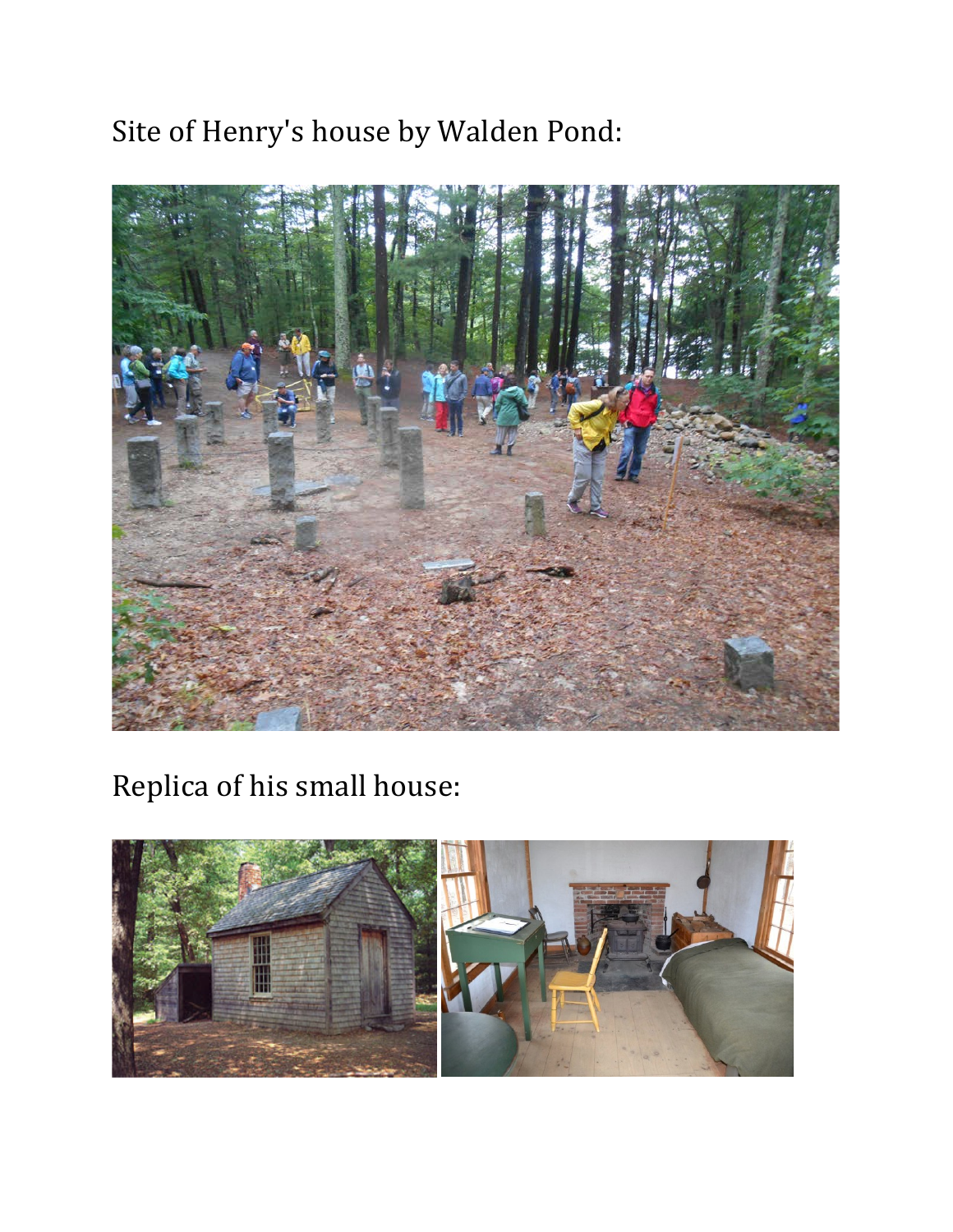## Train tracks along the far edge of Walden Pond:

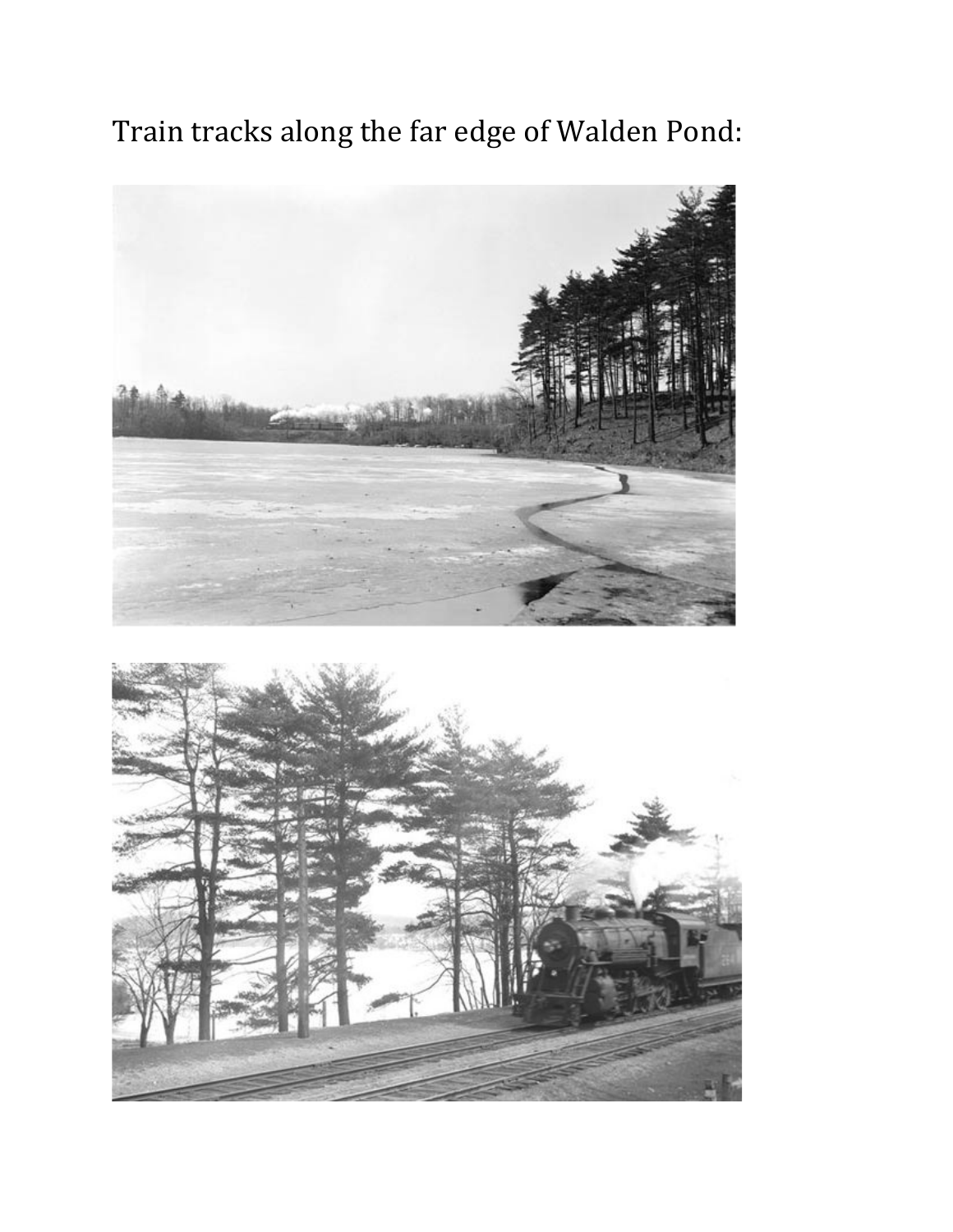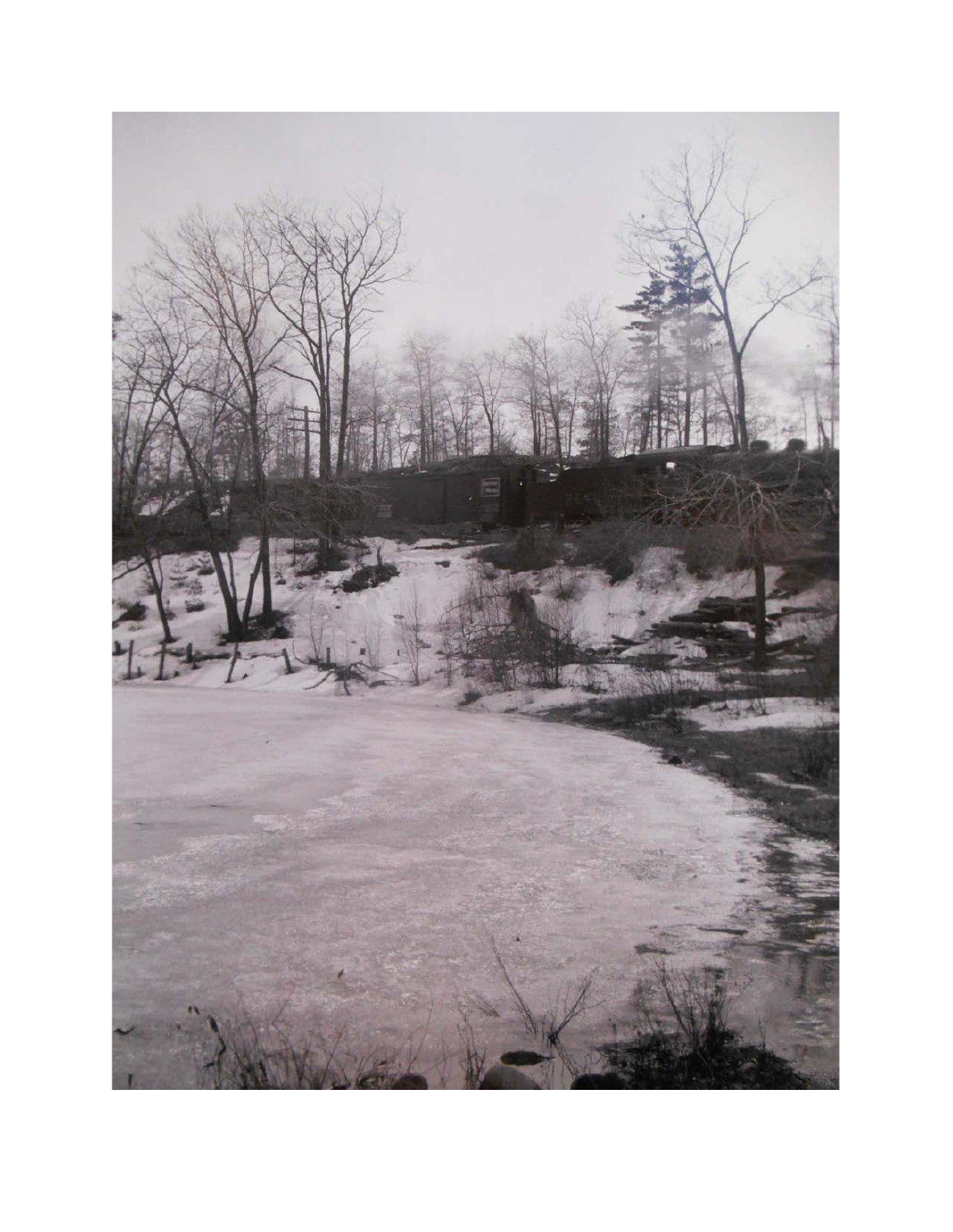### Excerpts from Walden, By Henry David Thoreau

[1] The Fitchburg Railroad touches the pond about a hundred rods south of where I dwell. I usually go to the village along its causeway, and am, as it were, related to society by this link.

[2] The whistle of the locomotive penetrates my woods summer and winter, sounding like the scream of a hawk sailing over some farmer's yard, informing me that many restless city merchants are arriving within the circle of the town, or adventurous country traders from the other side. As they come under one horizon, they shout their warning to get off the track to the other, heard sometimes through the circles of two towns.

[3] Here come your groceries, country; your rations, countrymen! And here's your pay for them! screams the countryman's whistle; timber like long battering-rams going twenty miles an hour against the city's walls, and chairs enough to seat all the weary and heavyladen that dwell within them. All the Indian huckleberry hills are stripped, all the cranberry meadows are raked into the city. Up comes the cotton, down goes the woven cloth; up comes the silk, down goes the woollen; up come the books, but down goes the wit that writes them.

[4] The startings and arrivals of the cars are now the epochs in the village day. They go and come with such regularity and precision, and their whistle can be heard so far, that the farmers set their clocks by them, and thus one well-conducted institution regulates a whole country. Have not men improved somewhat in punctuality since the railroad was invented?

[5] Now that the cars are gone by and all the restless world with them, and the fishes in the pond no longer feel their rumbling, I am more alone than ever.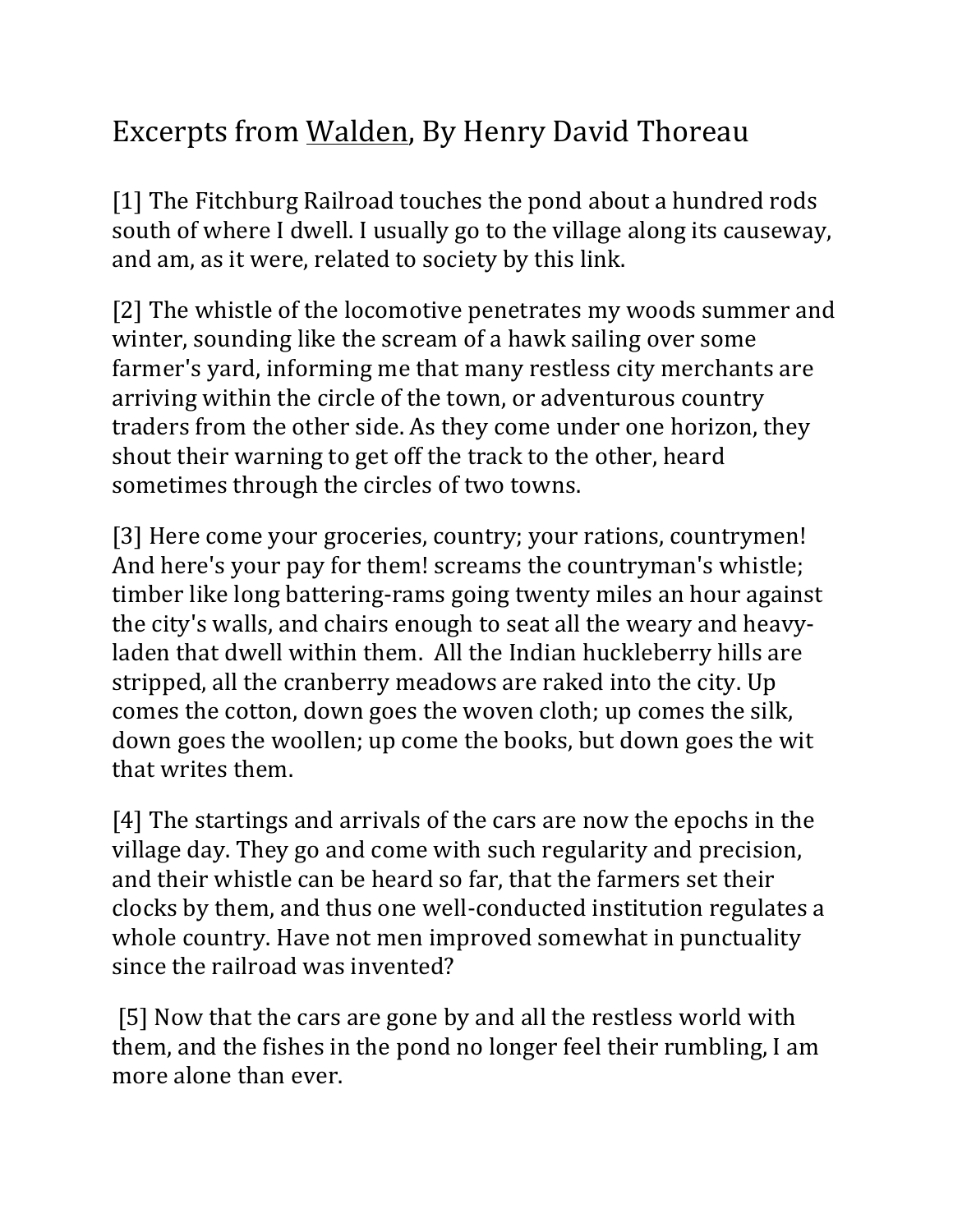#### **Night Journey, Theodore Roethke (1908-1963)**

Now as the train bears west. Its rhythm rocks the earth, And from my Pullman berth I stare into the night While others take their rest. Bridges of iron lace, A suddenness of trees, A lap of mountain mist All cross my line of sight, Then a bleak wasted place, And a lake below my knees. Full on my neck I feel The straining at a curve; My muscles move with steel, I wake in every nerve. I watch a beacon swing From dark to blazing bright; We thunder through ravines And gullies washed with light. Beyond the mountain pass Mist deepens on the pane; We rush into a rain That rattles double glass. Wheels shake the roadbed stone, The pistons jerk and shove, I stay up half the night. To see the land I love.